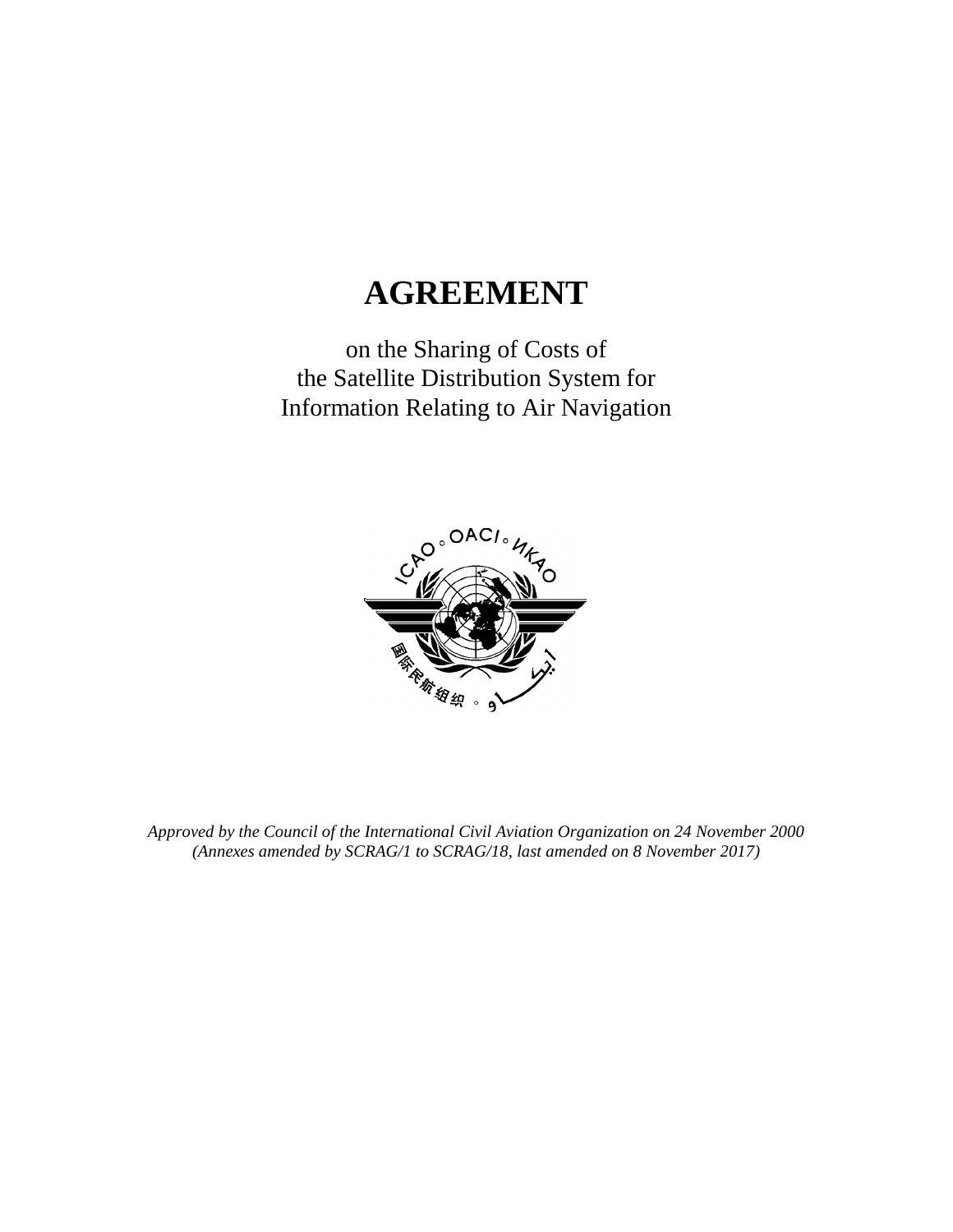## **AGREEMENT**

#### **on the Sharing of Costs of the Satellite Distribution System for Information relating to Air Navigation**

WHEREAS the Council of the International Civil Aviation Organization on 6 March 2000 decided that effective 1 January 2001 all States receiving the service provided by the Satellite distribution system for information relating to air navigation (SADIS) shall participate in the SADIS Cost Allocation and Recovery (SCAR) arrangement, hereinafter referred to as the SCAR arrangement, thereby rendering null and void the *Agreement on the Voluntary Sharing of Costs of the Satellite Distribution System for Information relating to Air Navigation* as of that date;

The undersigned Civil Aviation Administrations or other such entities as may be designated by States, hereinafter referred to as the Parties,

HAVE AGREED AS FOLLOWS:

#### **Article I**

*Definitions*

For the purpose of this Agreement:

*Council* means the Council of the International Civil Aviation Organization *Group* means SCRAG *Organization* means the International Civil Aviation Organization *SADIS* means the Satellite distribution system for information relating to air navigation *SCAR arrangement* means the SADIS Cost Allocation and Recovery (SCAR) arrangement *SCRAG* means the SADIS Cost Recovery Administrative Group *Secretary General* means the Secretary General of the International Civil Aviation Organization or the officer(s) designated by that person to act on his/her behalf with regard to this Agreement.

#### **Article II**

#### *Objective*

The objective of this Agreement is for the Parties to establish and administer a mechanism to share in an equitable and fair manner the costs of providing, operating and maintaining the SADIS as approved by the Council, the services of which are described in Annex I to this Agreement.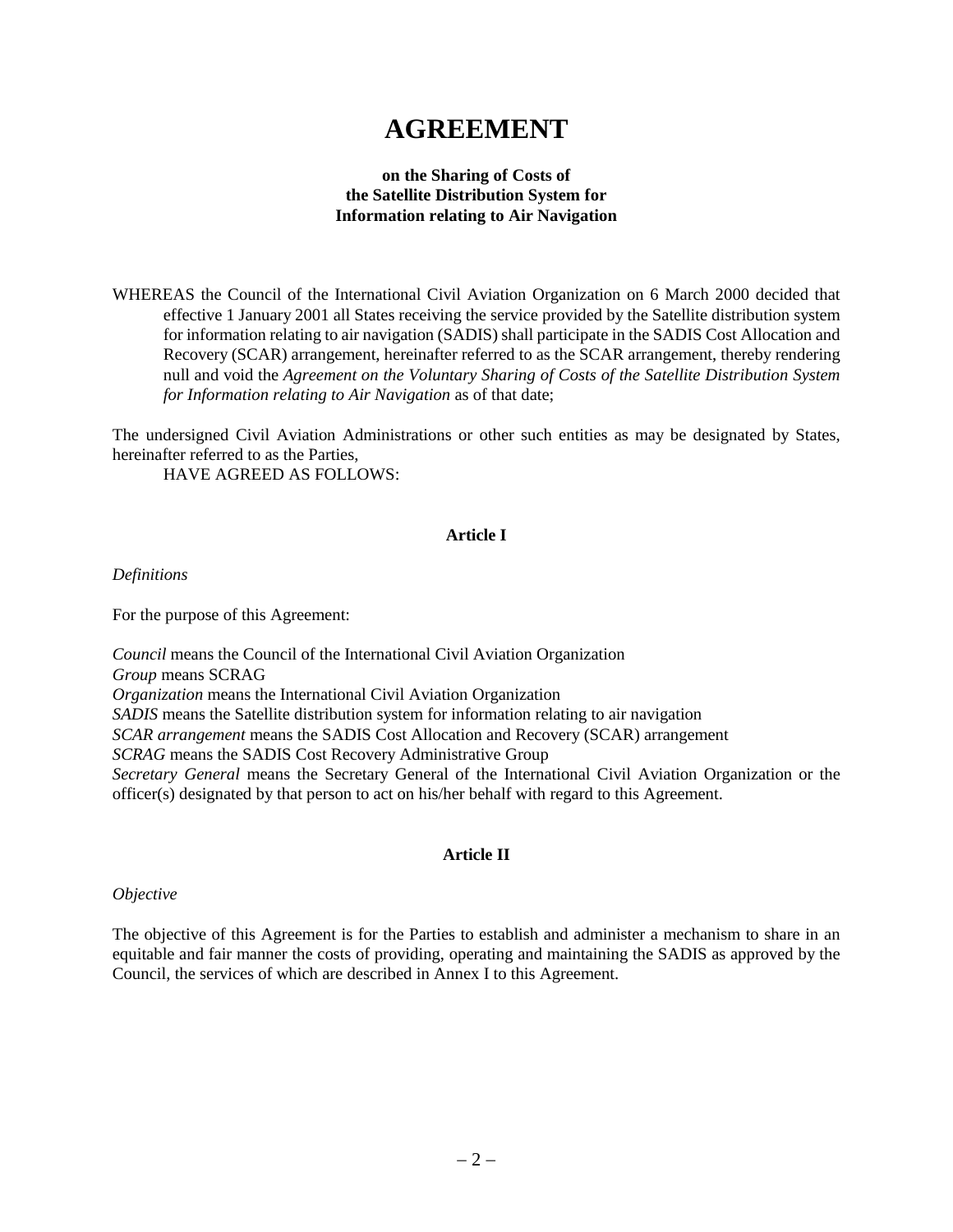#### **Article III**

#### *Obligations of the Parties*

- 1. The United Kingdom, as the provider State, shall provide, operate and maintain the SADIS and do so in conformity with all relevant ICAO standards and recommended practices and in accordance with relevant recommendations and decisions approved by the ICAO Council or other authorized ICAO body.
- 2. Each Party receiving the SADIS service, including the United Kingdom, but excluding the Parties referred to under Article IV, shall pay its share of the costs of providing, operating and maintaining the SADIS as attributable to it in accordance with Article XI.

#### **Article IV**

#### *Exemptions*

Any Party receiving the SADIS service and which falls within the group of States defined by the United Nations as "least developed countries (LDCs)" shall, unless it chooses not to, be exempt from paying its share of the respective costs as far as it remains in that situation.

#### **Article V**

#### *Facilities and personnel required*

The facilities and personnel required by the United Kingdom fully or in part for the purpose of providing, operating and maintaining the SADIS are listed in Annex II to this Agreement.

#### **Article VI**

#### *Liability*

None of the Parties shall be liable for any damages or losses, physical or financial, inflicted as the consequence of failures and/or omissions in the provision, operation and maintenance of the SADIS.

#### **Article VII**

#### *Administration*

- 1. The SCAR arrangement shall be administered by a group, the *SADIS Cost Recovery Administrative Group* (SCRAG), which shall:
	- a) assess the annual cost-share attributable to each Party, including reassessments arising from new Parties adhering to this Agreement; and
	- b) audit the costs of the SADIS provision and any related financial activities, incurred by the provider State and subject to cost sharing.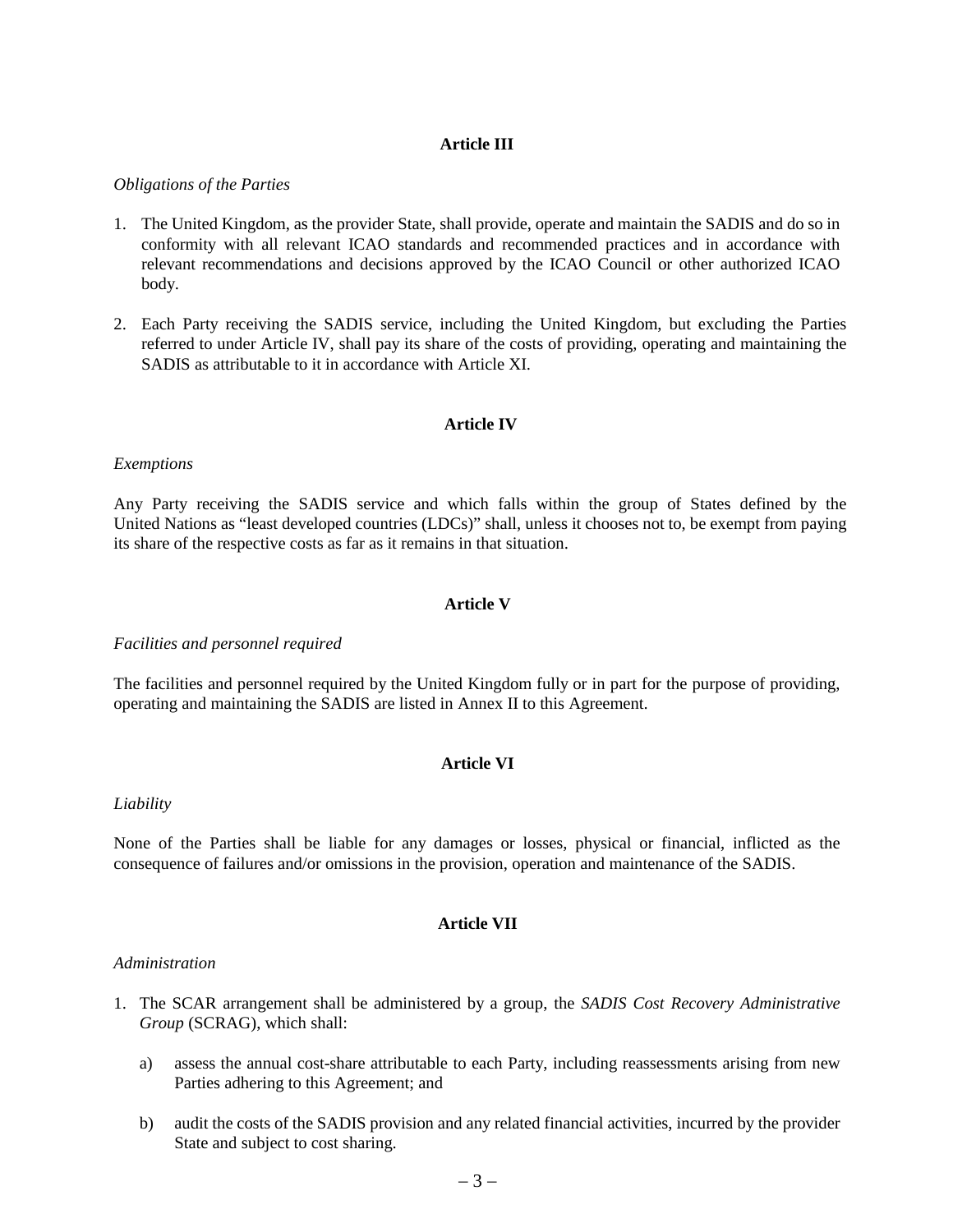- 2. The SCRAG shall be composed of one Party from the European Region nominated by the European Air Navigation Planning Group (EANPG), one Party from the AFI Region nominated by the AFI Planning and Implementation Regional Group (APIRG), one Party from the MID Region nominated by the MID Air Navigation Planning and Implementation Regional Group (MIDANPIRG) and one Party from the Asia Region nominated by the ASIA/PAC Air Navigation Planning and Implementation Regional Group (APANPIRG). An additional member shall be nominated by the planning and implementation regional group for the region wherein Parties are located which in the aggregate are responsible for more than 50 per cent of the total current assessments. The representative from the Party so nominated shall be chairman of the SCRAG. If none of the regions includes Parties which in the aggregate are responsible for more than 50 per cent of the total current assessments, SCRAG shall elect its chairman from among its members.
- 3. Only those Parties which participate in the SCAR arrangement are eligible to serve on the SCRAG.
- 4. The United Kingdom, in its capacity as the SADIS provider State, shall participate in the SCRAG as an observer. Furthermore, the International Air Transport Association (IATA), as a representative of user interests, shall be invited to participate as an observer. The Chairman of the SADIS Operations Group (SADISOPSG) shall be invited to participate as an observer as needed to provide information on the technical efficacy of the SADIS services provided and on the inventory of the facilities and services falling under the SCAR arrangement.
- 5. Each member Party of the SCRAG shall have one vote, and when voting is required, decisions by the Group shall be arrived at by simple majority; however, when the votes are equally divided, the Chairman's vote shall prevail.

#### **Article VIII**

#### *Support services provided by the Secretary General*

Support services for the SCRAG specifically attributable to administering the SCAR arrangement shall be performed by the Secretary General, the costs of which shall be included in the costs to be shared amongst the Parties participating in the arrangement.

#### **Article IX**

#### *Determination of costs*

- 1. The costs to be shared among the Parties shall be the full costs to the United Kingdom of employing fully or in part the facilities and personnel listed in Annex II to this Agreement for the purpose of providing, operating and maintaining the SADIS, including depreciation of assets and cost of capital and an appropriate amount for administration.
- 2. The United Kingdom shall furnish the SCRAG through the Secretary General, on or before 15 September of each year, estimates, expressed in pounds sterling or any successor currency that may become legal tender in the United Kingdom, of the costs of the SADIS for the following calendar year for approval by the Group. The estimates shall be drawn up in accordance with Annex III to this Agreement.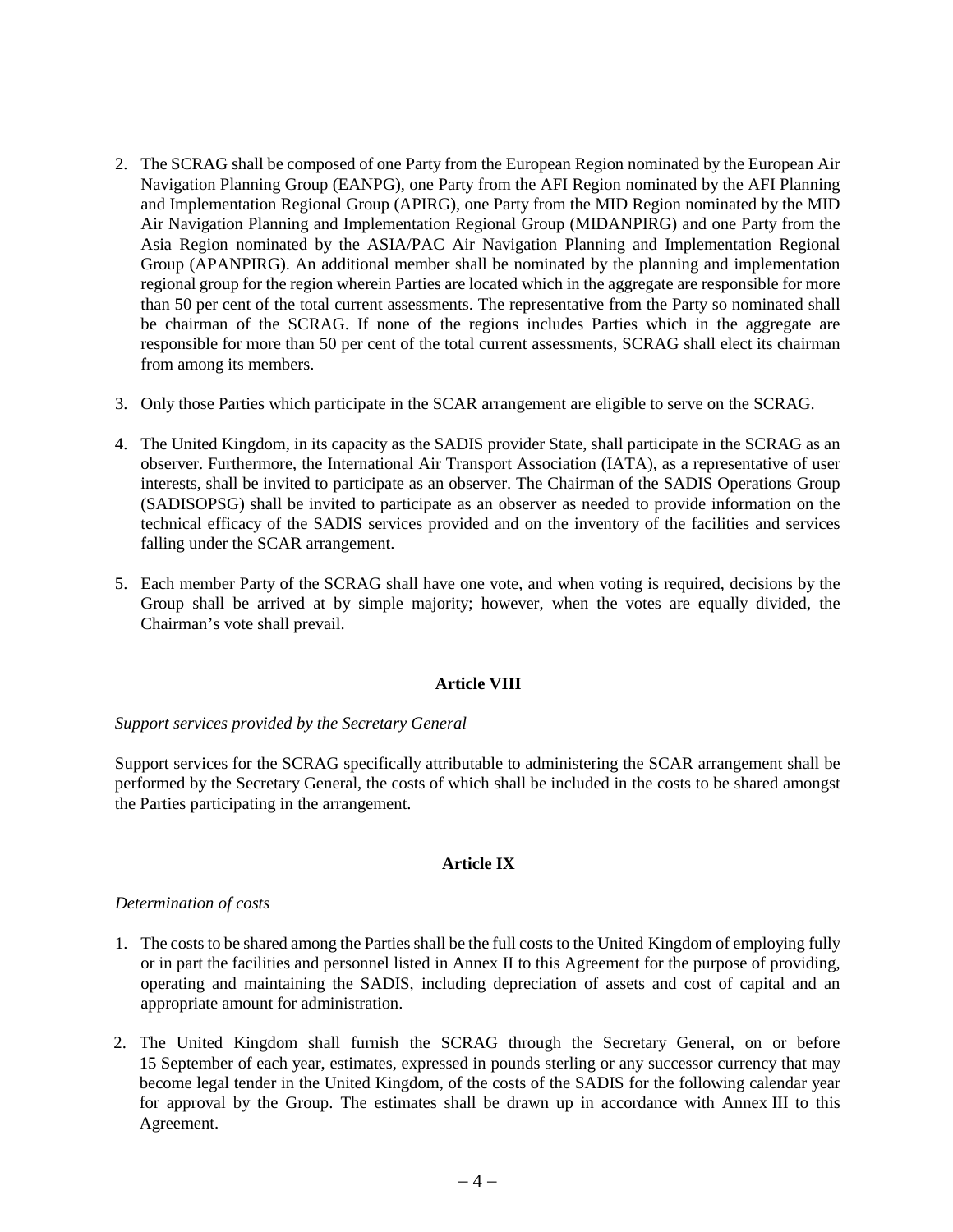- 3. The United Kingdom shall furnish to the SCRAG on or before 30 June of each year, a statement of the actual costs of the SADIS, expressed in pounds sterling or any successor currency that may become legal tender in the United Kingdom, for the previous calendar year.
- 4. Pursuant to Article VII, paragraph 1 b), the SCRAG shall subject such statements of actual costs of the SADIS to such audit and other examination as the Group deems appropriate and shall furnish to the Parties a report of the audit or examination.

#### **Article X**

#### *Limitations on cost increases*

Increases in the costs to the United Kingdom of operating the SADIS in any one year over and above the rate of inflation in the United Kingdom as measured by the Retail Price Index (RPI) shall not be recoverable under this Agreement unless agreed upon in writing by Parties responsible for not less than ninety per cent of the assessments. These limitations do not apply if the increases over and above the rate of inflation are solely attributable to the approved costs of new services added in that year to the services provided under the SADIS.

#### **Article XI**

#### *Determination of cost share of each Party*

- 1. Each Party as encompassed by Article III, paragraph 2, shall be assessed a share of the total costs of the SADIS arrangement in proportion to the total number of available tonne-kilometres (ATKs) in scheduled services (international and domestic) performed by air carriers based in the territory of the State of that Party. The share of each Party shall be calculated from the total number of ATKs performed by all air carriers based in the territory of the State of that Party as a percentage of the total number of such ATKs performed by all air carriers of all the Parties participating in the arrangement. The total costs to be shared shall include the costs attributable to the Parties exempted from paying.
- 2. On or before 1 November of each year, the Secretary General shall with regard to each Party furnish the SCRAG with the total number of ATKs performed in scheduled services (international and domestic) in the preceding calendar year by air carriers based in the territory of the State of that Party.
- 3. The assessments for year *n* shall be calculated on the basis of the cost estimates for that year as approved by the SCRAG and ATKs as provided with regard to each Party by the Secretary General for year *n-2*. The cost basis for the assessments in year *n* shall, however, first be adjusted upwards or downwards as the case may be by the amount by which the total estimated costs for year *n-2* were below or above the approved actual costs for that year. Likewise the assessment of each Party shall be adjusted to take into account any difference between the amounts paid by it under this Agreement as advances for year *n-2*  and its share as determined on the basis of actual ATKs and approved actual costs in year *n-2*.
- 4. Any under-recovery of costs for year *n* arising from the failure of a Party to pay the SADIS cost share attributable to it for that year shall be added to the total SADIS costs to be shared for year  $n+2$ . Any subsequent remittance by the Party concerned to offset the consequential debt shall be deducted from the total costs to be shared for the year following that in which the remittance was received.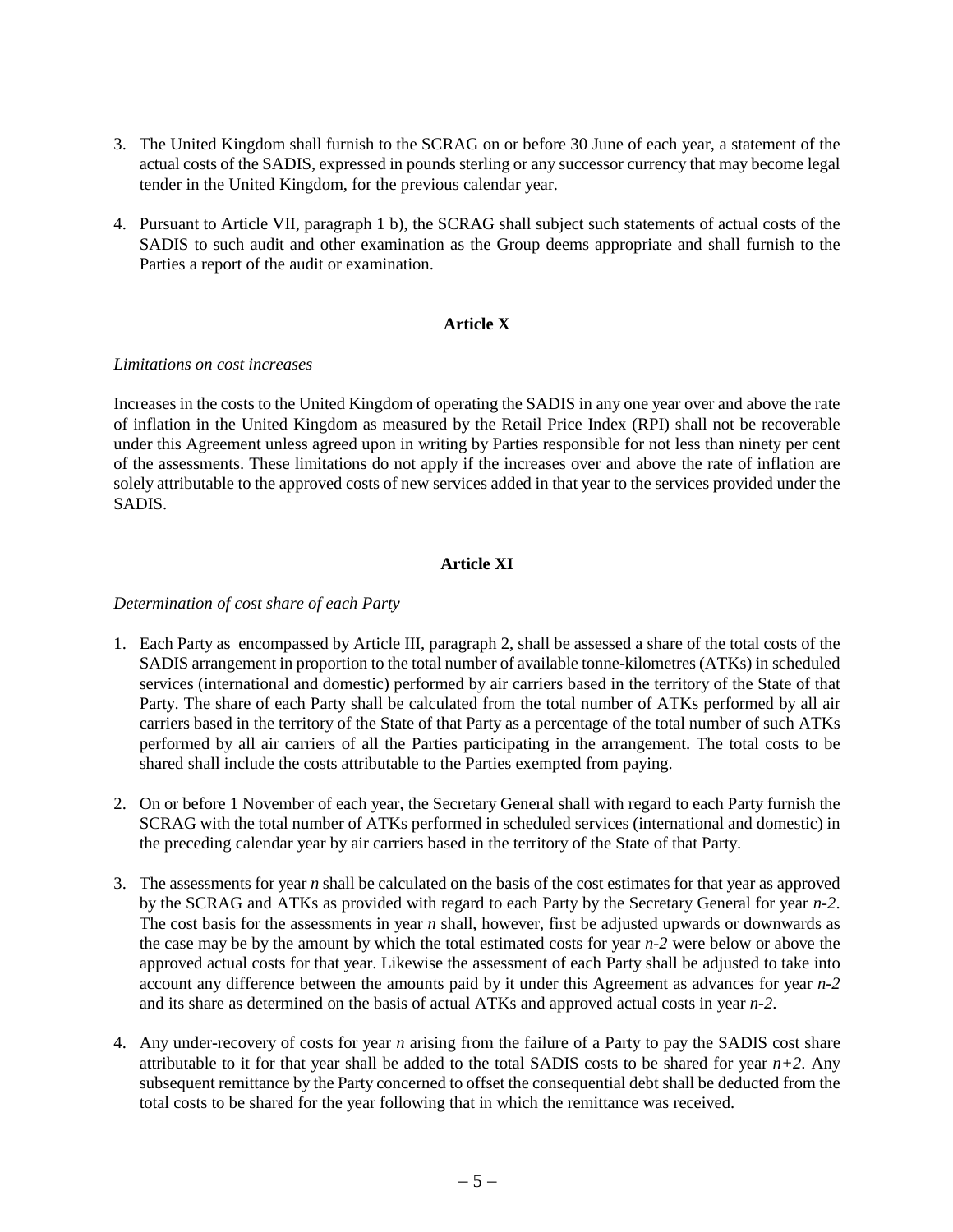5. Pursuant to Article VIII and Annex III to this Agreement, the costs of the support services provided by the Secretary General shall be added to the costs to be shared.

#### **Article XII**

#### *Collection by SADIS provider*

- 1. The SCRAG shall communicate to the United Kingdom as the SADIS provider State on or before 1 December each year the approved estimated assessments for each Party adjusted as provided for in Article XI and authorize their collection by the United Kingdom, which thereupon may proceed to issue the invoices to each Party for its respective assessment as adjusted.
- 2. The invoices and payments made shall be in pounds sterling or any successor currency that may become legal tender in the United Kingdom.
- 3. On 1 January each calendar year or within one month of the date of invoice, each Party, or the entity or agent it designates, shall pay to the United Kingdom the amount assessed on it as provided for in paragraph 1 of this Article.
- 4. The payments that are due to the Secretary General pursuant to Article VIII above shall be remitted by the United Kingdom as the SADIS provider State to the Secretary General on 1 May each year.
- 5. The United Kingdom shall maintain a separate bank account specifically for handling all payments received and payments made with regard to the services covered under this Agreement. Any interest accruing on that account shall be considered a collective property of the Parties and shall be applied for a purpose deemed appropriate by the SCRAG, with the approval of the Parties.
- 6. The United Kingdom shall keep proper accounts of the billings and collections under this Agreement.

#### **Article XIII**

*Failure to pay*

Failure by a Party receiving the SADIS service to pay its share of the costs of providing the service (other than a Party exempted in accordance with Article IV) shall lead to the service to that Party being withdrawn at the end of the calendar year in which payment was due. The service shall not be re-instated until the Party concerned has fully settled its debt.

#### **Article XIV**

#### *Recovery of costs from users*

It is the prerogative of each Party to decide whether or not to recover the assessment it has paid under this Agreement from users (aircraft operators). Such cost recovery by a Party shall, however, in so far as it applies to international civil aviation, be in conformity with the principles and practices set out in the *Convention on International Civil Aviation* (Doc 7300) and *ICAO's Policies on Charges for Airports and Air Navigation Services* (Doc 9082).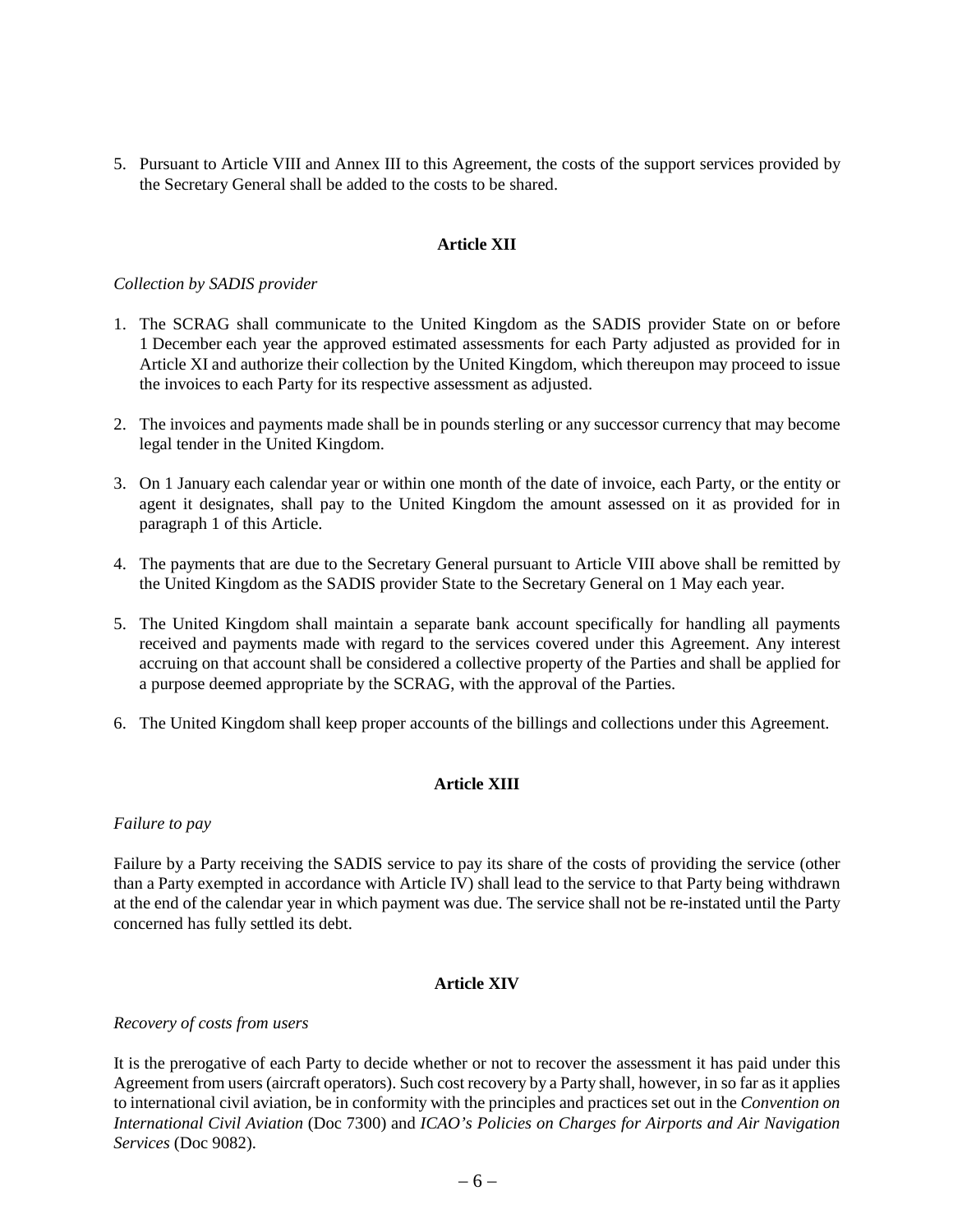#### **Article XV**

#### *Reporting to Parties*

On or before 30 September each year or more frequently if required, the SCRAG shall submit a report to the Parties on its activities in the preceding year and other relevant issues.

#### **Article XVI**

#### *Settlement of disputes*

Any dispute relating to the interpretation or application of this Agreement which is not settled by negotiation between the Parties involved shall, upon request of any of these Parties, be referred to the Council of the International Civil Aviation Organization for its recommendation.

#### **Article XVII**

#### *Amendments*

- 1. Any proposal for an amendment of this Agreement may be initiated by a Party, directly or through the planning and implementation regional group for the air navigation region within which the Party is located, or by the Council. The proposal shall be communicated in writing to the Secretary General who shall circulate it to all the Parties with the request that they advise the Secretary General formally whether or not they agree to it.
- 2. Adoption of an amendment shall require the agreement of two-thirds of all the Parties that have paid their share of the costs of providing the SADIS service.
- 3. An amendment so adopted shall enter into force for all Parties on 1 January of the year following the year in which formal written acceptances of the amendment have been received by the Secretary General from two-thirds of all the Parties that have paid their share of the costs of providing the SADIS service.
- 4. The Secretary General shall send certified copies of each amendment as adopted to all the Parties and shall notify them of any acceptances and of the date of entry into force of any amendment.
- 5. The SCRAG may amend the Annexes to this Agreement, subject always to the terms and conditions of the Agreement and the consent of the United Kingdom as the SADIS provider.

#### **Article XVIII**

#### *Accessions and withdrawals*

1. This Agreement shall be open to accession by the civil aviation administration or other such designated entity of any State being served by the SADIS. Accession shall be effected by notice in writing to that effect given to the Secretary General by the head of the civil aviation administration or other such designated entity in the State concerned.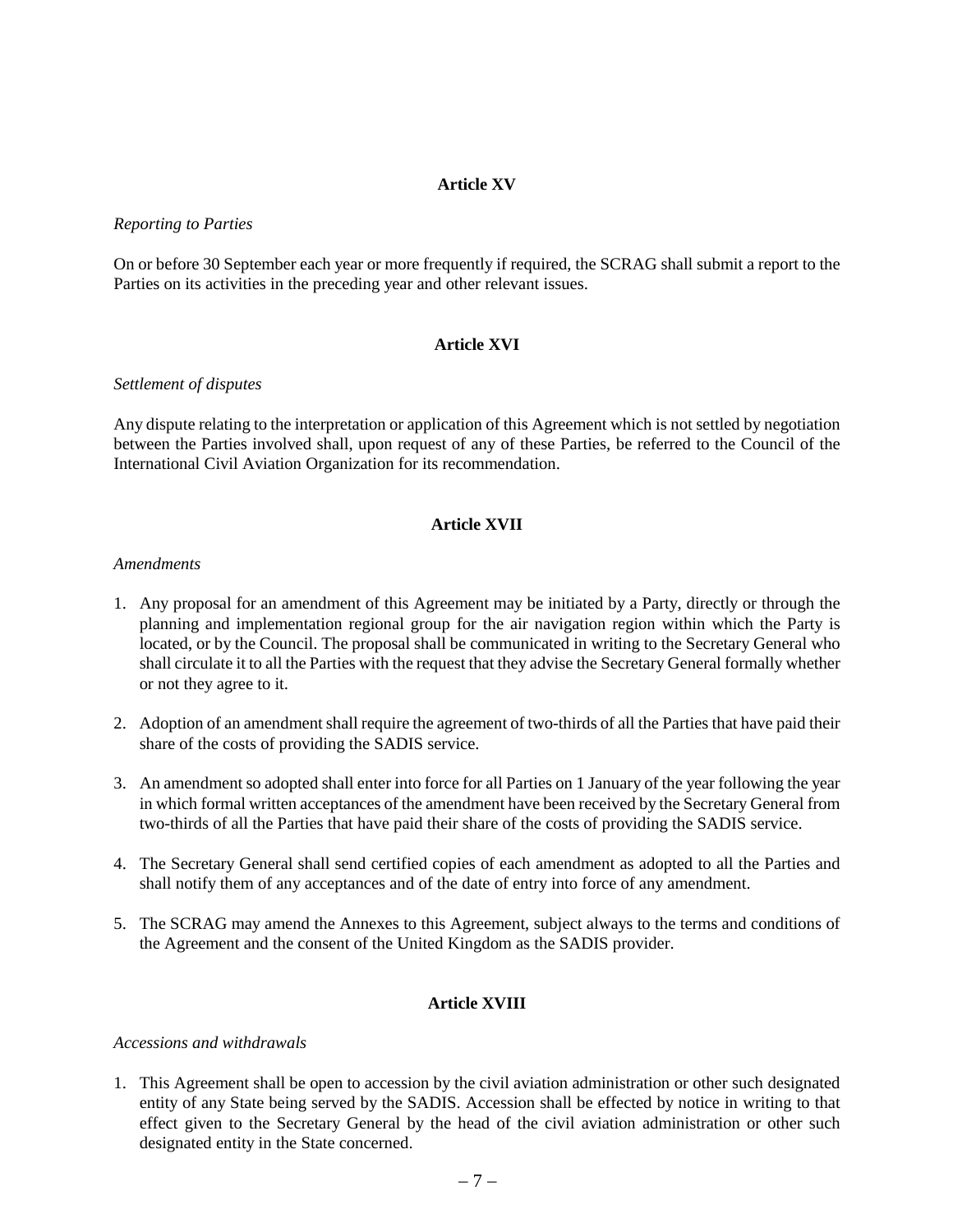2. Any Party may withdraw from participation in this Agreement on 31 December in any year by notice in writing to that effect given to the Secretary General not later than 1 January of that year by the Party concerned.

#### **Article XIX**

#### *Termination*

- 1. a) This Agreement may be terminated by the United Kingdom as the SADIS provider State on 31 December in any year by notice in writing given to the Secretary General not later than 1 January of that year.
	- b) If at any time it proves impossible for the United Kingdom to perform the services within the limit determined pursuant to the provisions of Article X, the United Kingdom shall immediately notify the Secretary General in writing of such fact and shall furnish to the SCRAG through the Secretary General a detailed estimate of the additional amount required. The SCRAG shall promptly examine such estimate and, after any necessary consultation with the United Kingdom, determine the amount needed in excess of the aforesaid limit. The SCRAG shall then approach the Parties with a view to obtaining their consent as required pursuant to the provisions of Article X. Unless, within three months after the SCRAG has determined the additional amount required, the Group notifies the United Kingdom that the Parties have given their consent, the United Kingdom may thereafter terminate this Agreement on three months' notice in writing given to the Secretary General.
	- c) This Agreement may be terminated on 31 December in any year by Parties other than the Civil Aviation Authority of the United Kingdom responsible for assessments in the aggregate of not less than two-thirds of the limit determined pursuant to the provisions of Article X by notice in writing given to the Secretary General not later than 1 January of that year.
- 2. Upon receipt of a notice or notices of desire to terminate this Agreement in accordance with paragraph 1 of this Article, the Secretary General shall notify the Parties.

#### **Article XX**

#### *Entry into force*

This Agreement, and its Annexes which form an integral part thereof, shall enter into force on 1 January 2001.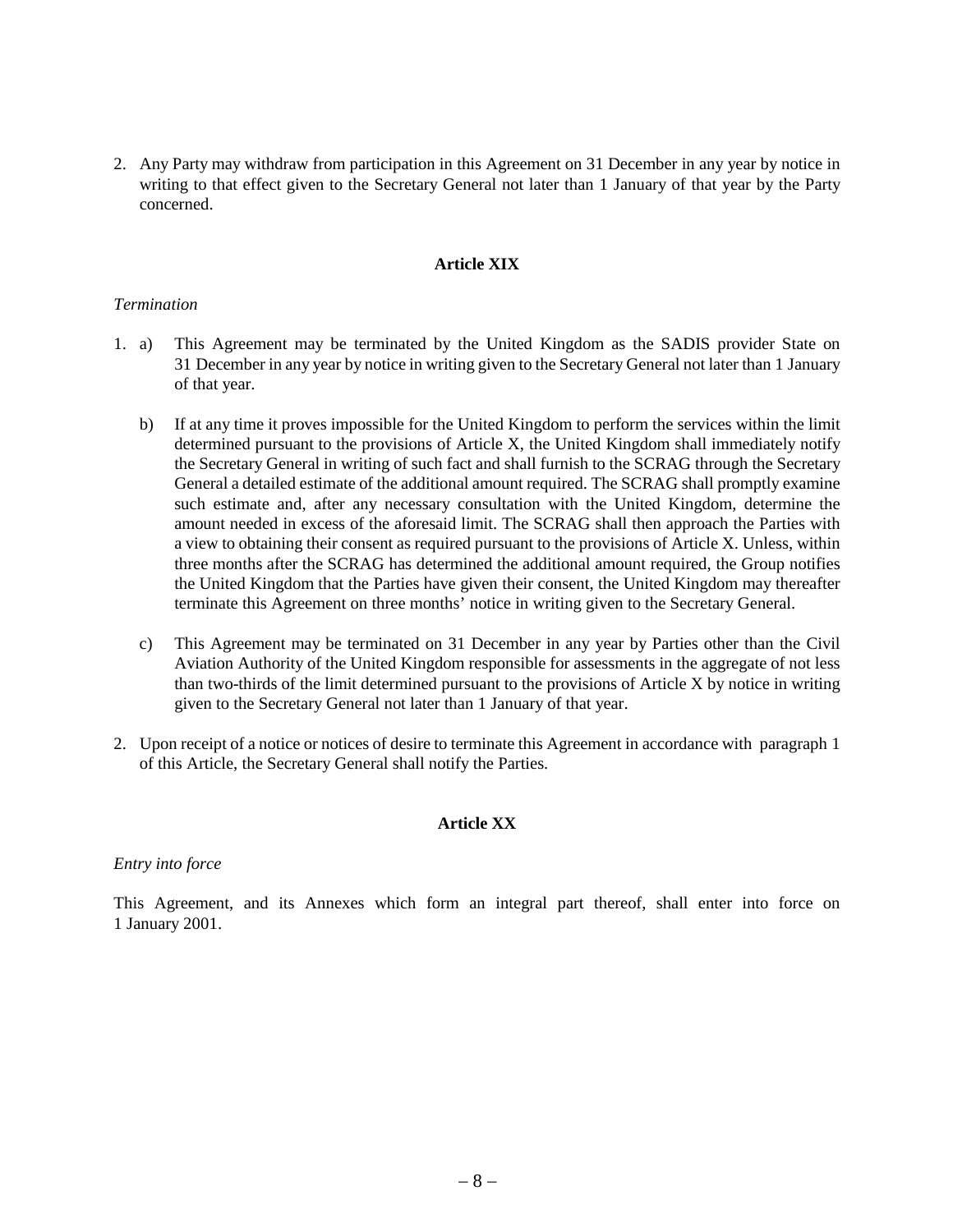#### **ANNEX I**

#### **SADIS SERVICES**

*Note.—A glossary of abbreviations as used in this Annex is provided at the end of the Annex*.

#### **1. Internet based (FTP) service**

A summary of products available on SADIS. Detailed descriptions are contained within the SADIS User Guide (Parts 1 and 2) of the service.

- a) distribution of WAFS upper-air forecasts in GRIB2 code form;
- b) distribution of WAFS SIGWX forecasts in BUFR code form;
- c) distribution of WAFS SIGWX forecasts in PNG chart form;
- d) distribution of OPMET information in alphanumeric format (METARs, TAFs, SIGMET, special AIREPs, volcanic ash and tropical cyclone advisories) from those regions whose OPMET information is needed to satisfy approved requirements in the regions served by SADIS;
- e) distribution of meteorological information in graphical format (e.g. Volcanic Ash Graphics).

#### **2. Collection service**

- a) collection of OPMET information by the SADIS Gateway from States in accordance with approved requirements stated by PIRGs and actioned by Meteorological Operations Working Group (WG-MOG), the Working Group tasked by the Meteorological Panel (METP) to oversee the operational provision of SADIS;
- b) monitoring, validation and repair of data received at the SADIS Gateway to the required standards, for the provision of real-time scheduled reports and for off-line quality control analysis.

#### **3. Back-up service**

The recognised back-up to failure if the SADIS FTP service is via the USA administered, WAFS Information File Service (WIFS). SADIS FTP users are encouraged to arrange back-up accounts with the WIFS provider via<https://aviationweather.gov/wifs/> .

*Note 1: - Usage restrictions apply. Further information is provided in the SADIS User Guide Part 1 (Administrative)*

*Note 2: - It is the responsibility of the SADIS FTP user to arrange and test back-up accounts with WIFS.*

#### **4. User support service**

- a) 24-hour help line/faults desk;
- b) dissemination of administrative messages, including amendments to bulletin headers given in the SADIS User Guide (Parts 1 and 2).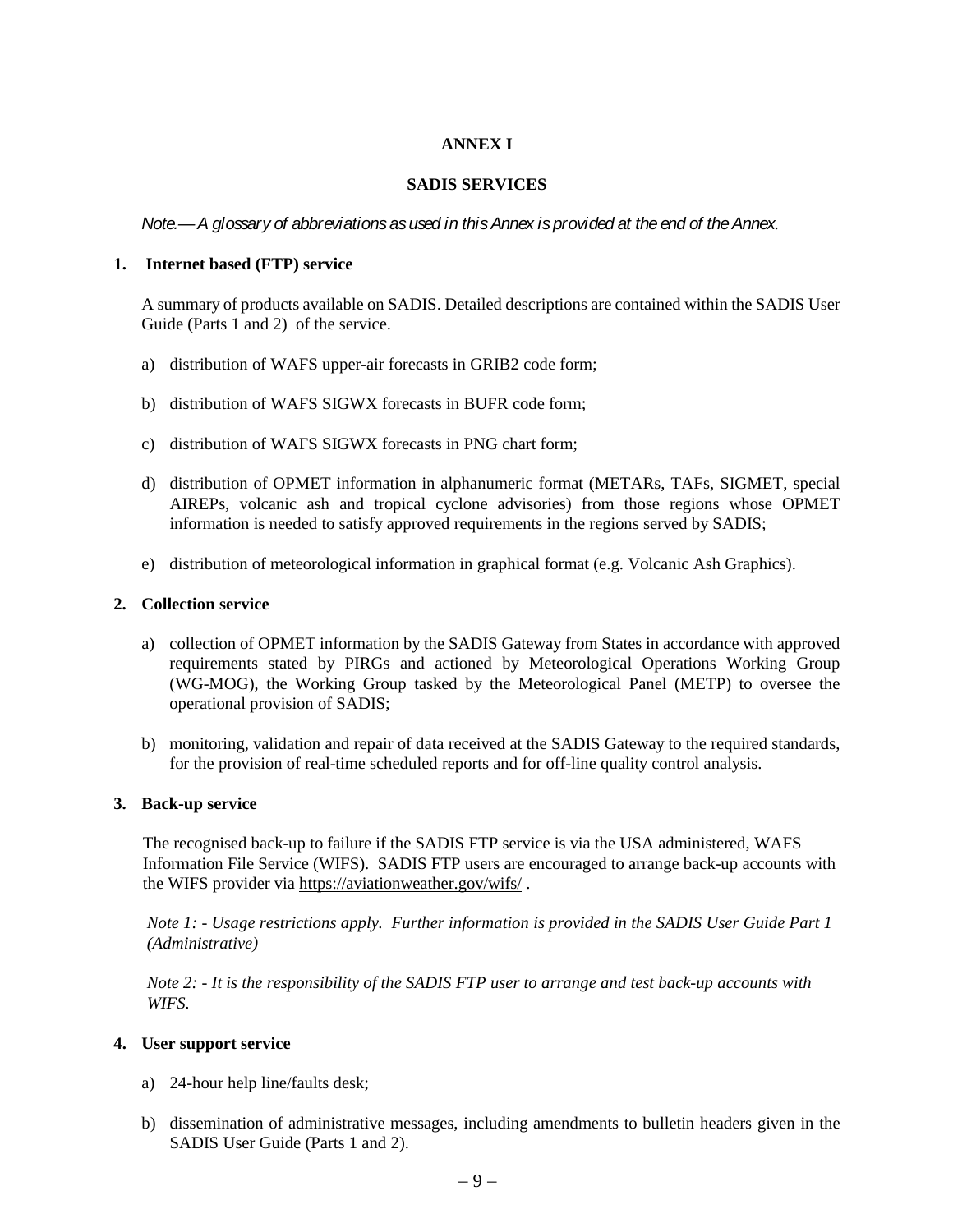#### **5. File transfer protocol service**

Provision of facilities dedicated to establishing and receiving an FTP connection, using password protected access, to the SADIS FTP server that enables the transfer of WAFS upper-air forecasts in GRIB code, WAFS SIGWX forecasts in BUFR code, WAFS SIGWX forecasts in PNG chart form and OPMET data over the Public Internet. The FTP service implements Digital Signatures and Digital Certificates to confirm data integrity and authenticity of the data.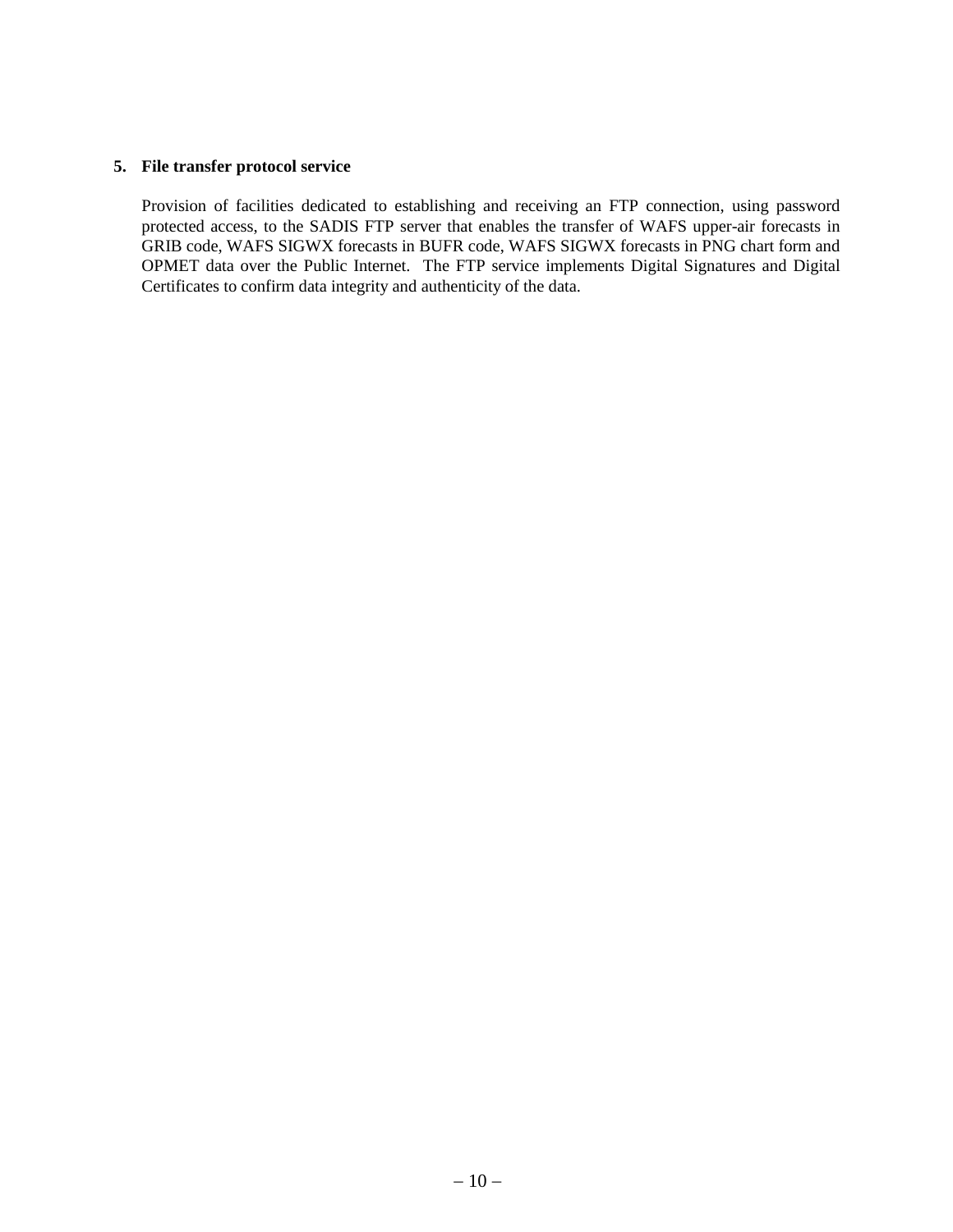### **Glossary of abbreviations**

| <b>AIREP</b>         | Air report                                                                                                                                                                                                                                           |
|----------------------|------------------------------------------------------------------------------------------------------------------------------------------------------------------------------------------------------------------------------------------------------|
| <b>BUFR</b>          | Binary Universal Form for the Representation of meteorological data (code)                                                                                                                                                                           |
| <b>FTP</b>           | File Transfer Protocol (Internet based)                                                                                                                                                                                                              |
| GRIB <sub>2</sub>    | Gridded binary edition 2 (code)                                                                                                                                                                                                                      |
| <b>ISDN</b>          | <b>Integrated Services Digital Network</b>                                                                                                                                                                                                           |
| <b>METAR</b>         | Routine aviation weather report in code form                                                                                                                                                                                                         |
| <b>METP</b>          | Meteorological Panel                                                                                                                                                                                                                                 |
| <b>NWSTG</b>         | National Weather Service Telecommunications Gateway (Washington, USA)                                                                                                                                                                                |
| <b>OPMET</b>         | Operational meteorological (information or data)                                                                                                                                                                                                     |
| <b>PIRG</b>          | ICAO planning and implementation regional group                                                                                                                                                                                                      |
| <b>PNG</b>           | Portable Network Graphics (image format)                                                                                                                                                                                                             |
| <b>SADIS</b>         | <b>Secure Aviation Data Information Service</b>                                                                                                                                                                                                      |
| <b>SADIS FTP</b>     | Internet based provision of SADIS                                                                                                                                                                                                                    |
| <b>SADIS Gateway</b> | The United Kingdom message-handling system which receives data from the<br>Aeronautical Fixed Service for transmission on SADIS                                                                                                                      |
| <b>SADISOPSG</b>     | SADIS Operations Group. Tasked with the oversight of SADIS until its dissolution<br>in 2015. Superseded by Meteorological Operations Working Group (WG-MOG)<br>under the Meteorological Panel (METP). Reference retained for historical<br>purposes. |
| <i>SIGMET</i>        | Information of specified en-route weather phenomena which may affect the safety<br>of aircraft operations                                                                                                                                            |
| <b>SIGWX</b>         | Significant weather                                                                                                                                                                                                                                  |
| <b>TAF</b>           | Aerodrome forecast in code form                                                                                                                                                                                                                      |
| WAFS                 | World area forecast system                                                                                                                                                                                                                           |
| WG-MOG               | Meteorological Operations Working Group (under METP)                                                                                                                                                                                                 |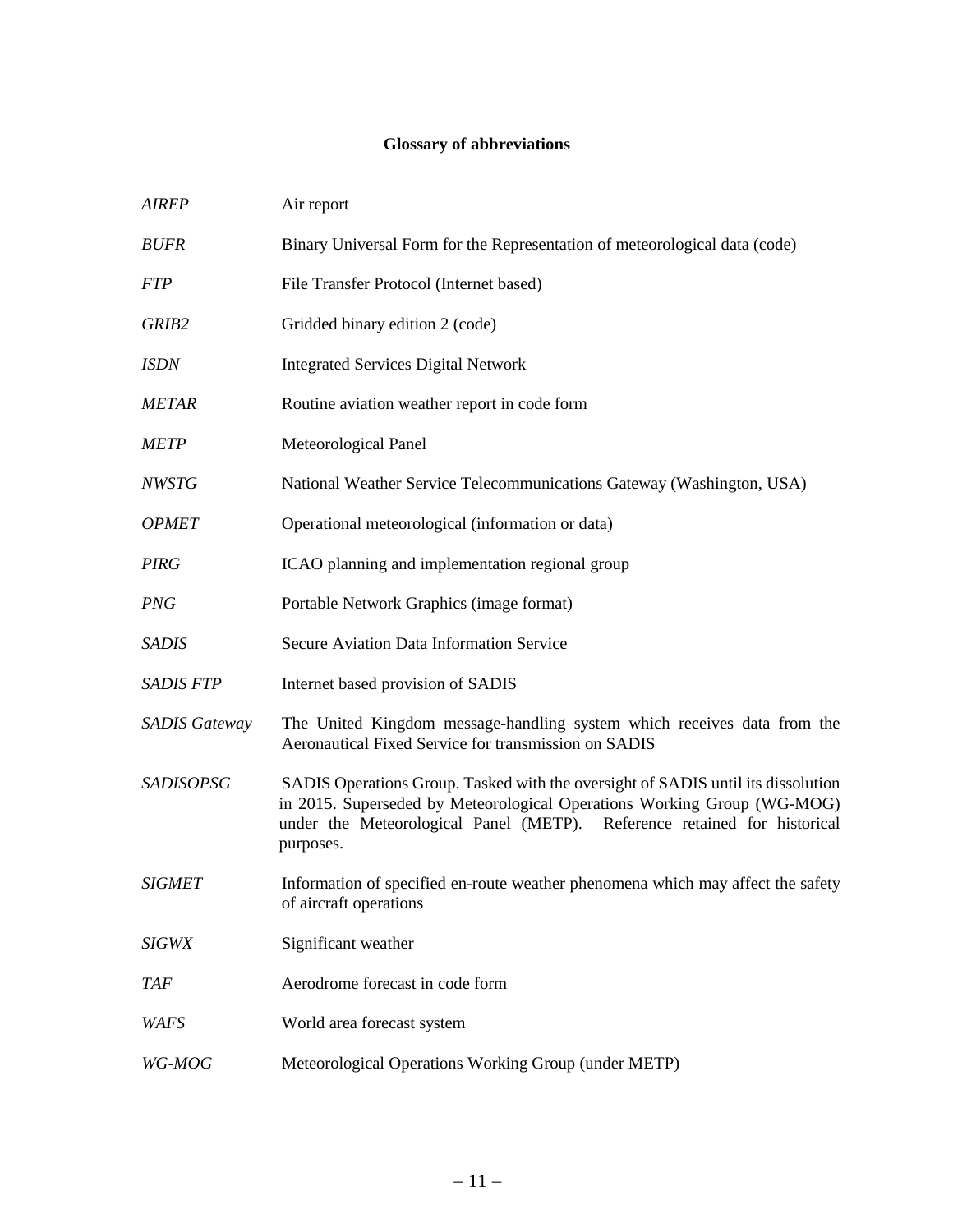#### **ANNEX II**

#### **SADIS INVENTORY**

#### *(Annex II updated during the Fourth Meeting of the Meteorology Panel Working Group on Meteorological Operations Group in Exeter, United Kingdom, 4-7 April 2017)*

The inventory items identified below cover the equipment and staffing required to provide, operate and maintain the Secure Aviation Data Information Service (SADIS). The inventory includes: communications circuits, communications back-up system, procured services, and staff. It should be noted that some equipment items form part of a wider infrastructure. Costs of some individual items cannot be separated from the required infrastructure that includes a significant part of the development of the software and technical configuration. The inventory is in accordance with the SADIS User Guide.

#### **1. EQUIPMENT**

#### **A. Key components of SADIS FTP infrastructure and communications circuits**

1. The SADIS FTP hub infrastructure connection to the Met Office message switch (MetSwitch) consists of a number of units installed at Exeter.

#### i) **Solely procured for SADIS (major components)**

SADIS gateway function software (developed specifically for the gateway as part of the NATS CoreMet system; see items under "Not procured principally for SADIS").

Dell Poweredge R900 servers to provide the SADIS FTP service (see Section 1 C).

#### ii) **Principally procured for SADIS**

a) At the Met Office;

<u>.</u>

See Section 1 C for itemized components

#### iii) **Not procured principally for SADIS**

- a) Met Office Message switch (MetSwitch): Total investment  $\text{\pounds}328K^1$  $\text{\pounds}328K^1$  of which 1.23 per cent is attributable to the SADIS FTP service usage: switching data to operational FTP service;
- b) Allocated bandwidth 24 Mbit/sec bursting to 42 Mbit/sec between server and Internet Service Provider (ISP) in support of the SADIS FTP service. The allocated bandwidth was increased to 42Mbit/sec bursting to 60 Mbit/sec, effective 1200 UTC 27 April 2017. Individual client connections have a maximum throughput of 2048 Kbit/sec.
- c) NATS Message switch (CoreMet System);

<span id="page-11-0"></span><sup>1</sup> budgeted cost for providing MetSwitch service during the fiscal year 2017/2018.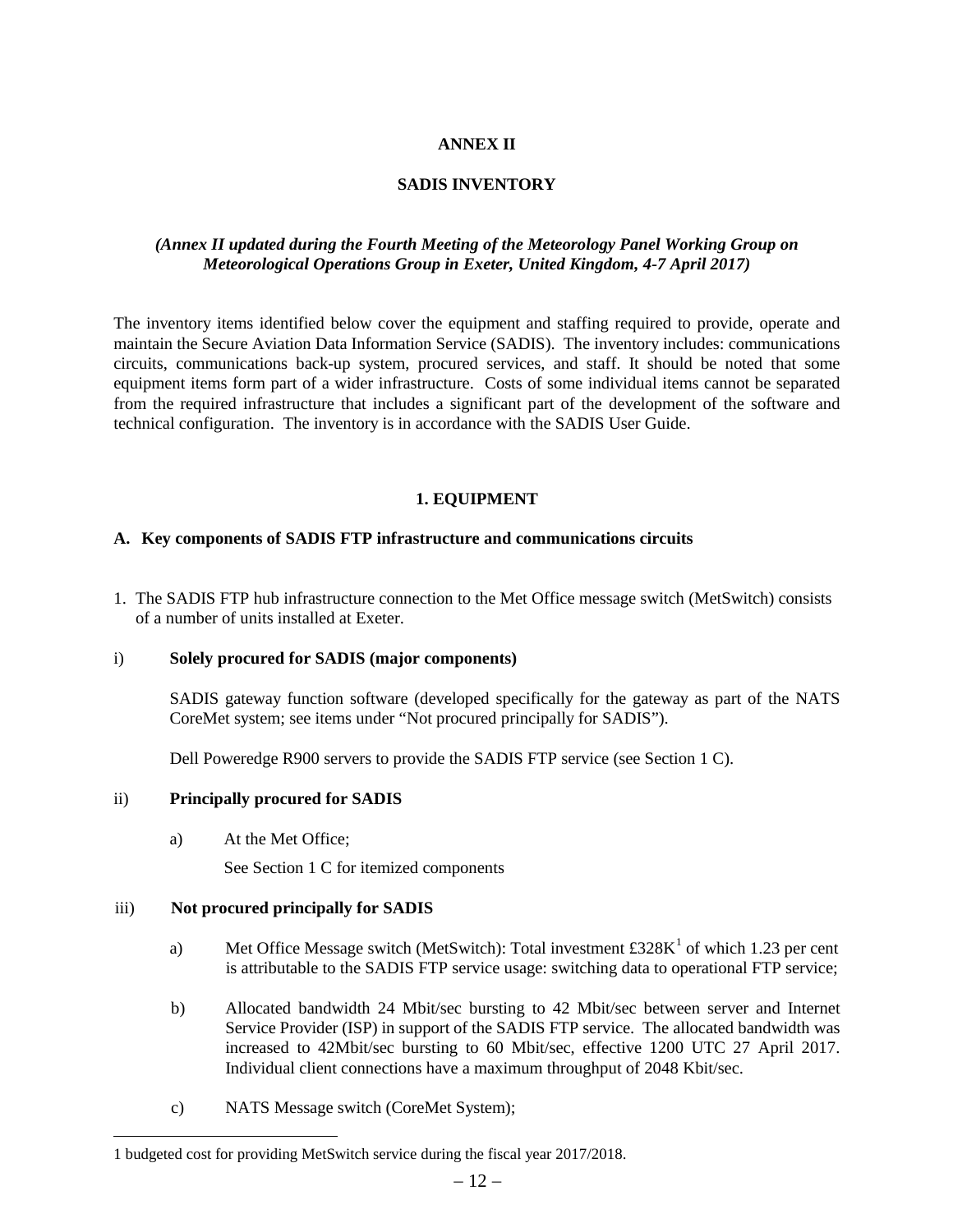*Note. ─ Some elements of the CoreMet System are exclusively for the support of the SADIS gateway function.*

d) SADIS FTP equipment running costs;

*Note. ─ This comprises support and maintenance of the servers underpinning the SADIS FTP services, a share of the cost for the underlying storage capacity on which the SADIS FTP services are reliant, and operational monitoring of the SADIS FTP services by Tivoli ensuring problems can be identified and resolved in a timely manner.*

e) Met Office Service Desk equipment; and

*Note. ─ Equates to 3.5 per cent of the total share of Met Office IT Operations equipment.*

#### **B. SADIS data back-up system**

The recognised back-up to failure if the SADIS FTP service is via the USA administered, WAFS Information File Service (WIFS). SADIS FTP users are encouraged to arrange back-up accounts with the WIFS provider via<https://aviationweather.gov/wifs/>.

*Note 1: - Usage restrictions apply. Further information is provided in the SADIS User Guide Part 1 (Administrative)*

*Note 2: - It is the responsibility of the SADIS FTP user to arrange and test back-up accounts with WIFS.*

#### **C. Hub equipment and services located at Exeter and Whitehill**

| <b>SADIS FTP service</b><br>1.<br>1.1<br>Dell Poweredge R900 servers with 1 Gb RAM<br>Dell Poweredge R900 (4 core) servers with 32 Gb RAM *<br>1.2<br>1.3<br>Shared Storage Arrays (analogous to hard disk storage,<br>but with dynamic upper limit)<br>VMWave Virtual Platform with Red Hat Linux 5.3 OS<br>1.4 | $\overline{2}$<br>$\overline{2}$<br>$\overline{2}$<br>$\overline{2}$<br>$\overline{2}$<br>1<br>Note $1.$ — Item 1.2 relates to Digital Signing servers. | <b>Item</b> | <b>Description</b> | <i><b>Ouantity</b></i> |
|------------------------------------------------------------------------------------------------------------------------------------------------------------------------------------------------------------------------------------------------------------------------------------------------------------------|---------------------------------------------------------------------------------------------------------------------------------------------------------|-------------|--------------------|------------------------|
|                                                                                                                                                                                                                                                                                                                  |                                                                                                                                                         |             |                    |                        |
|                                                                                                                                                                                                                                                                                                                  |                                                                                                                                                         |             |                    |                        |
|                                                                                                                                                                                                                                                                                                                  |                                                                                                                                                         |             |                    |                        |
|                                                                                                                                                                                                                                                                                                                  |                                                                                                                                                         |             |                    |                        |
|                                                                                                                                                                                                                                                                                                                  |                                                                                                                                                         |             |                    |                        |
|                                                                                                                                                                                                                                                                                                                  |                                                                                                                                                         |             |                    |                        |
| 1.5<br>Intel Xeon X7350, 2.93 GHz Processors                                                                                                                                                                                                                                                                     |                                                                                                                                                         |             |                    |                        |
| 1.6<br>Licenses, misc. support and maintenance costs                                                                                                                                                                                                                                                             |                                                                                                                                                         |             |                    |                        |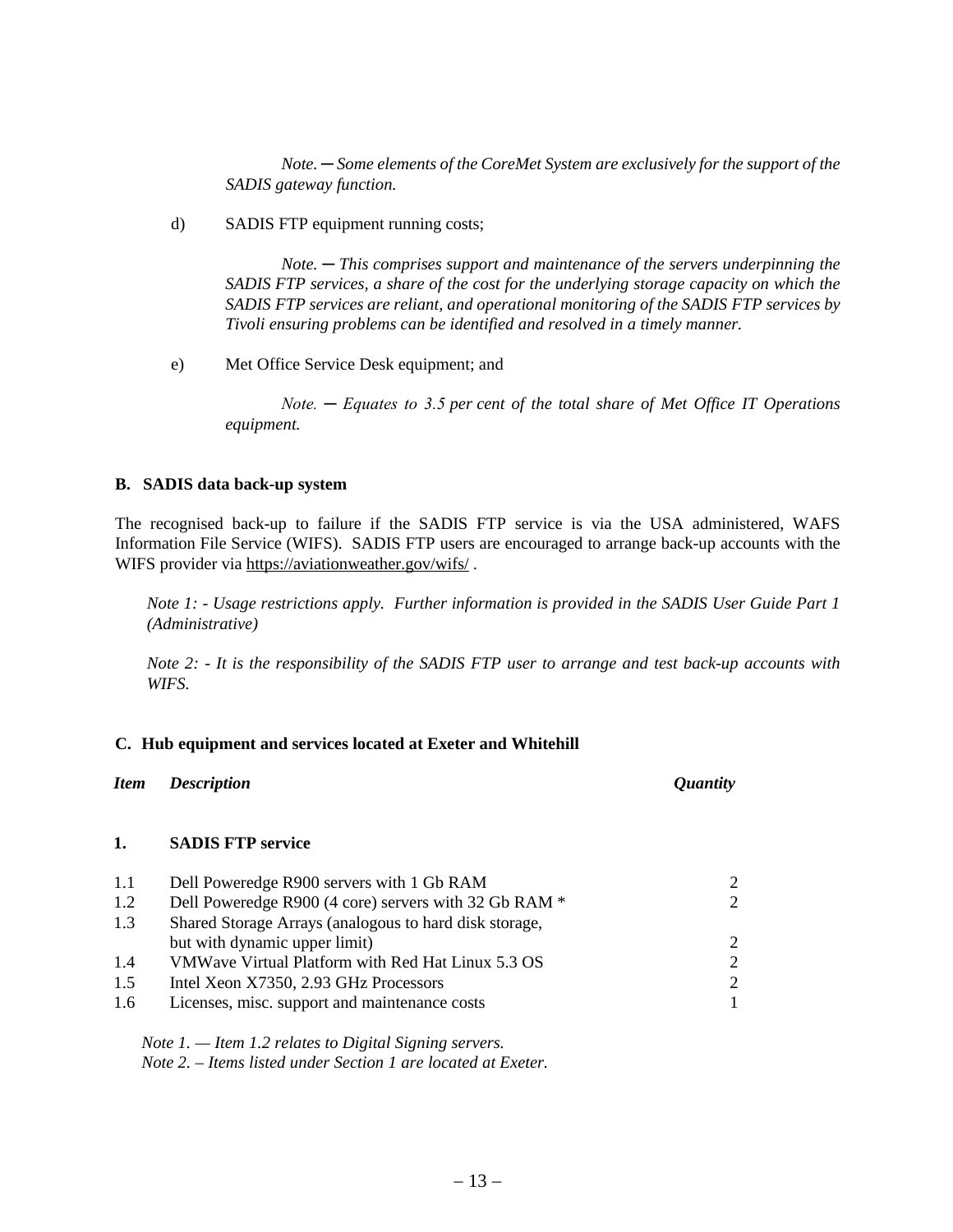## **2. PROCURED SERVICES**

- A. Annual maintenance of Met Office Exeter on-site equipment (SADIS FTP server); and
- C. Gateway function:
	- i) Communication circuits between Met Office and NATS infrastructure site; and
	- ii) System maintenance.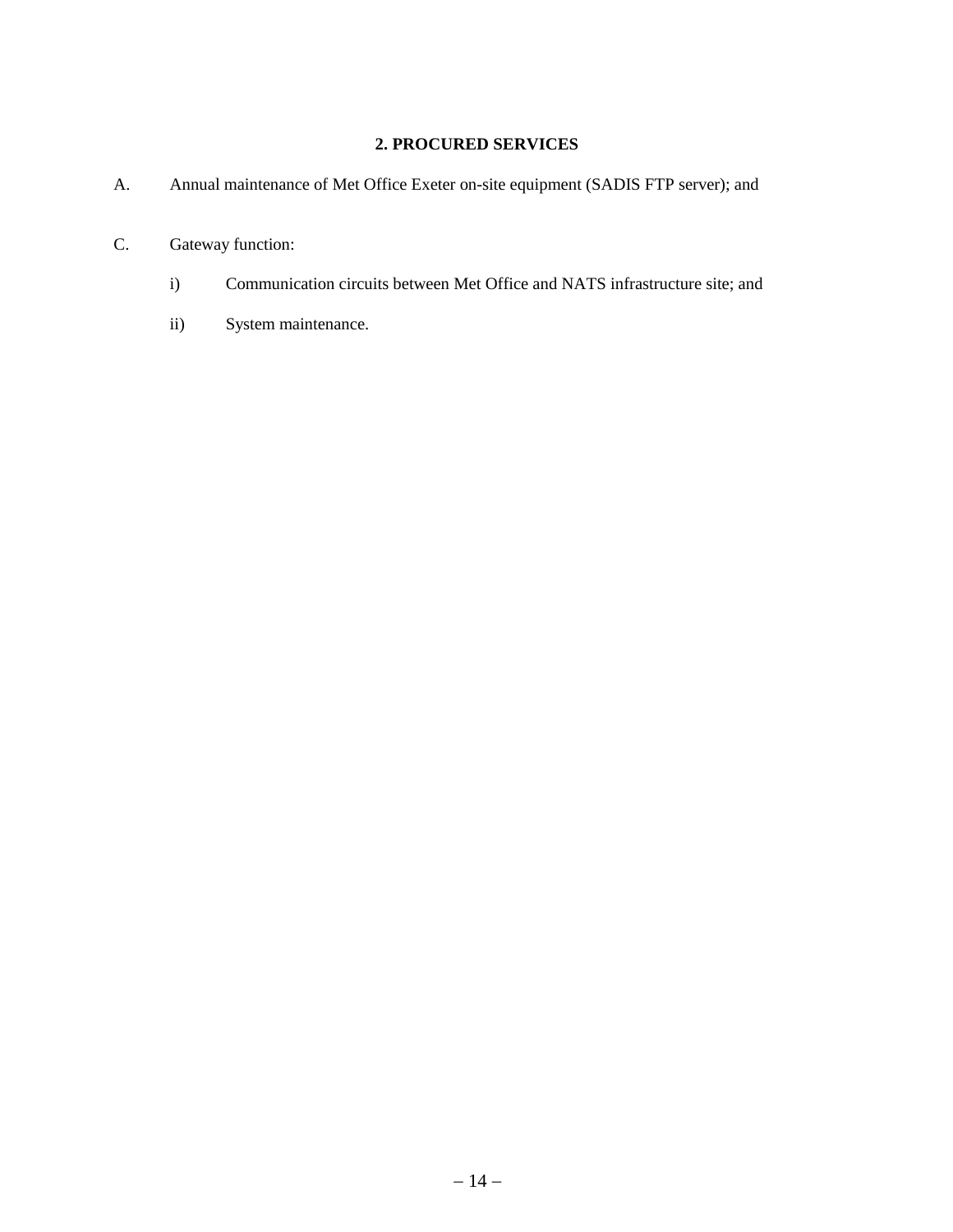#### **3**. **ANNUAL STAFF REQUIREMENTS**

#### **A. United Kingdom Met Office**

#### **i) Service Desk**

*Note.— The Service Desk acts as a first point of contact for all inquiries, including those concerning the OPMET Gateway function. Complex inquiries will be passed to a relevant expert. Experts are available either on a 24-hour rota basis, or as a daytime support with limited on-call capability.*

| <b>Help Desk</b> | Skill |
|------------------|-------|
|                  |       |

| 1. | Service desk (first point of contact) | <b>Incident Management</b> |
|----|---------------------------------------|----------------------------|
|    | 2. Additional Service Desk operator   | <b>Customer Enquiries</b>  |

*Note. — Total support for SADIS provided by the Met Office Service Desk team equates to 0.3 per cent of the total Weather Desk budget.*

| 24-hour IT Operations support      | Skill                       |
|------------------------------------|-----------------------------|
| 1. Shift Leader (ITCS)             | <b>Technical Supervisor</b> |
| 2. Networks Incident Manager (NIM) | <b>Service Continuity</b>   |

*Note. — Total support for SADIS provided by the Met Office IT Operations team equates to 3.5 per cent of the total IT Operations budget.*

|     |    | Normal working hours support        | Skill                                         |
|-----|----|-------------------------------------|-----------------------------------------------|
|     |    | Change and problem manager (CPM)    | Process Specialist                            |
| ii) |    | <b>Additional support</b>           |                                               |
|     |    | Day support                         | Resource                                      |
|     |    | Systems integration team            | 14 staff-days of<br>network computer engineer |
|     | 2. | <b>Message Switching Manager</b>    | 15 staff-days of MSS manager                  |
|     | 3. | Administrator                       | 140 staff-days of executive officer           |
|     | 4. | International aviation management   | 15 staff-days of manager                      |
|     | 5. | Data traffic                        | 5 staff-days of communications engineer       |
|     | 6. | Contract procurement and management | 4 staff-days of senior procurement            |

| $\mathbf{\tau}$<br>$\overline{\phantom{a}}$ | Message switching Team |  |
|---------------------------------------------|------------------------|--|
|---------------------------------------------|------------------------|--|

| 8. |  | Invoice Administration |
|----|--|------------------------|
|    |  |                        |

officer

15 staff-days of technical officer 20 staff-days of invoicing officer and 15 staff-days of business accountant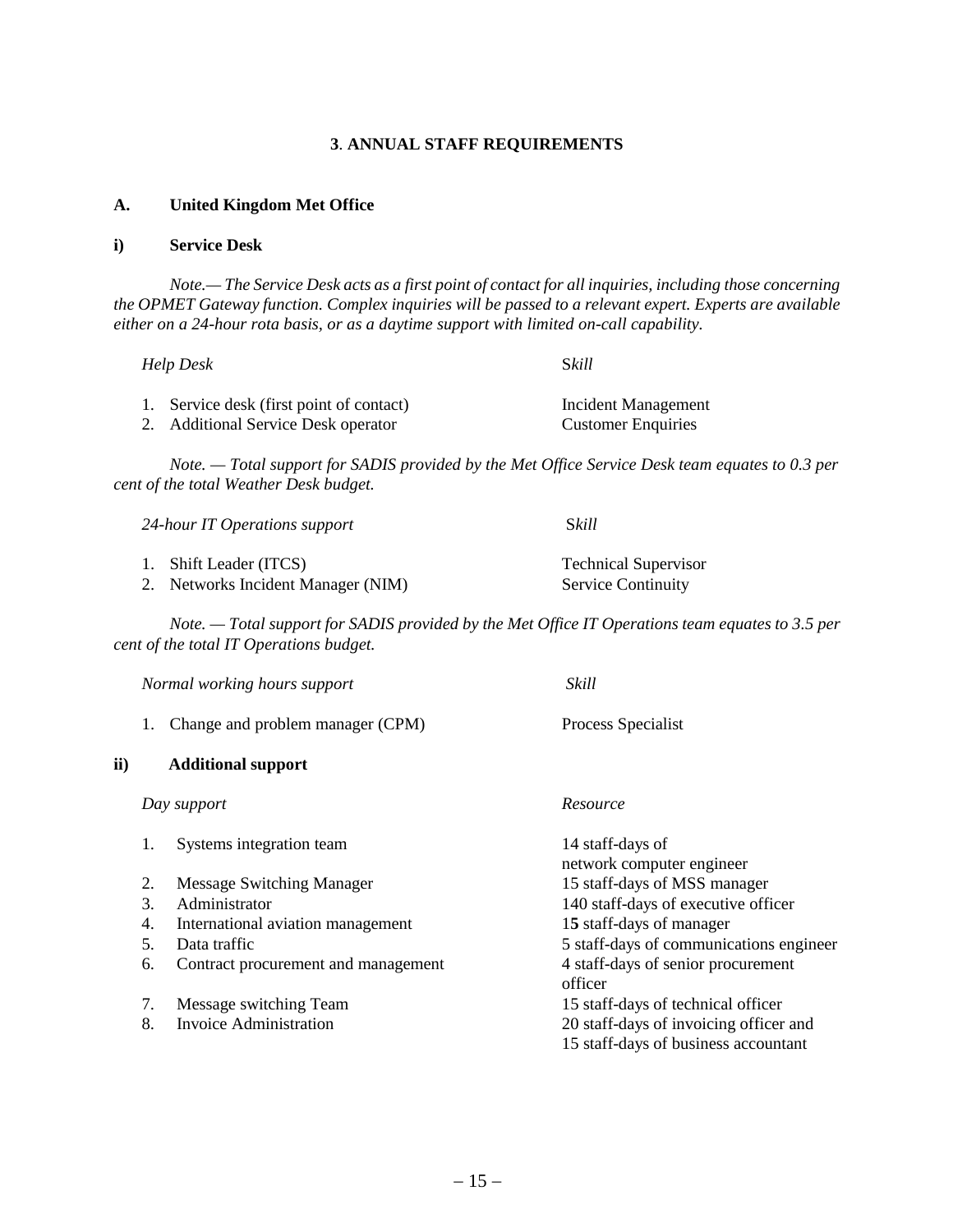#### **B. NATS infrastructure site – CACC (OPMET Gateway function)**

*Note 1. — The CACC provides the OPMET Gateway function, which is provided from a single operational site, but with a full capability at an alternative site. Staff are available either on a 24-hour basis, or as a daytime support with on-call capability.* 

*Note 2. — The resource demand of 604 days required to provide the SADIS Gateway service comprises 6 watches of 1 ATSA4 and 1 ATSA3 each (Operations), 1 ATCE4 (Engineering Watchkeeping) and 3 ATCE4 (Engineering Day Support) and 2 Gateway day support administrative staff.*

| 24-hour support                   | Resource                 |
|-----------------------------------|--------------------------|
| 1. Air Traffic Services Assistant | 521 staff-days per annum |

Note. — Total support for SADIS provided by the 24 hour support for the OPMET Gateway function equates to 36 per cent of the CACC Met Service H24 support and 18 per cent of the total CACC Helpdesk budget.

| 2. H24 Maintenance Engineering                                                    | 10 staff-days per annum                                                     |
|-----------------------------------------------------------------------------------|-----------------------------------------------------------------------------|
| Day Support                                                                       | Resource                                                                    |
| 3. Administration<br>4. Meeting Attendance<br>5. Staff Training and Documentation | 54 staff-days per annum<br>6 staff days per annum<br>3 staff days per annum |
| 6. Day Support Engineering                                                        | 10 staff days per annum                                                     |

Note. — Total support for SADIS provided by the day support for the OPMET Gateway function equates to 5 per cent of the total day support budget.

#### **C. Bought-in services**

Additional support and maintenance agreements with third parties are in place to provide third line support of the SADIS FTP services.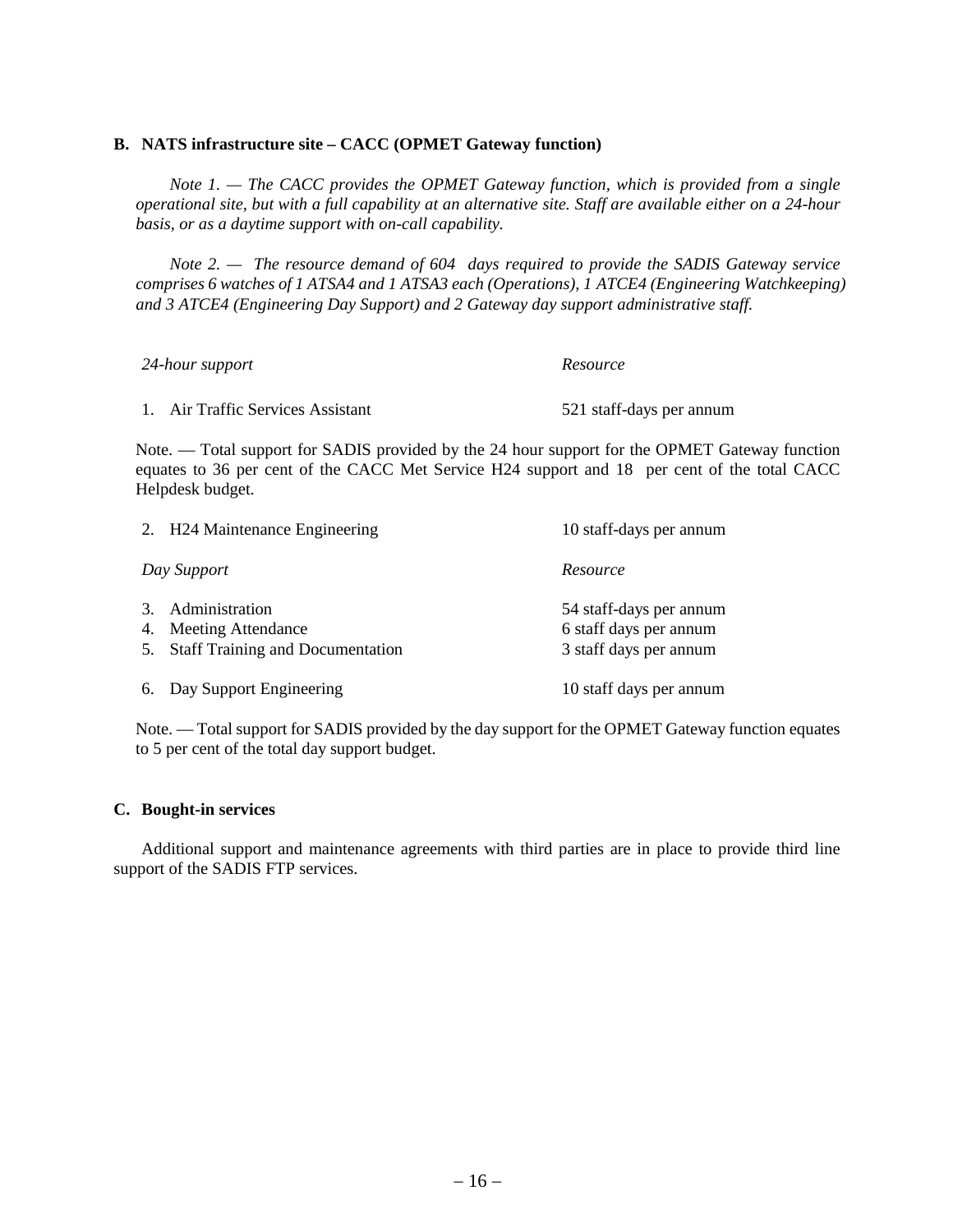#### **ANNEX III**

#### **FINANCIAL ISSUES**

#### **GENERAL**

- 1. Determination of any costs to be recovered under the SCAR arrangement must be carried out in conformity with the ICAO policies and principles stated in the *Convention on International Civil Aviation* (Doc 7300) and its Annexes, and *ICAO's Policies on Charges for Airports and Air Navigation Services* (Doc 9082).
- 2. Where facilities or personnel are only used partially to provide SADIS, the cost share attributable to SADIS shall be correspondingly reduced.

#### **CHARGEABLE COSTS**

- 1. The costs which the United Kingdom as the SADIS provider State may charge under this Agreement are set out hereunder:
	- a) *Cost of operation and maintenance*

These refer to personnel costs (including direct remuneration, pension contributions, social security costs, etc.), power, supplies, services contracted or procured and other costs of operation and maintenance.

b) *Administrative costs*

Costs incurred in administering SADIS, including invoicing and collection of payments, and in preparation of reports to the SCRAG.

c) *Depreciation* shall not exceed:

Building space: 5 per cent a year Furniture and fittings: 10 per cent a year Communication equipment: 20 per cent a year

*Note 1. — The residual value of a fixed asset disposed of shall be charged to depreciation in the year the disposal takes place. Also, the proceeds from a disposal, if any, shall be deducted from the total estimated costs to be shared amongst the Parties as calculated in the year when the disposal took place, unless this occurs after the calculation of the assessments in which case the proceeds shall be applied against the assessments in the following year.*

*Note 2. — In the event this Agreement is terminated, the United Kingdom may, to the extent it is unable to reallocate any fixed asset(s) to other use, charge the undepreciated portion of the asset(s) concerned to the costs recoverable from the participating States in the last year the Agreement remains in force.*